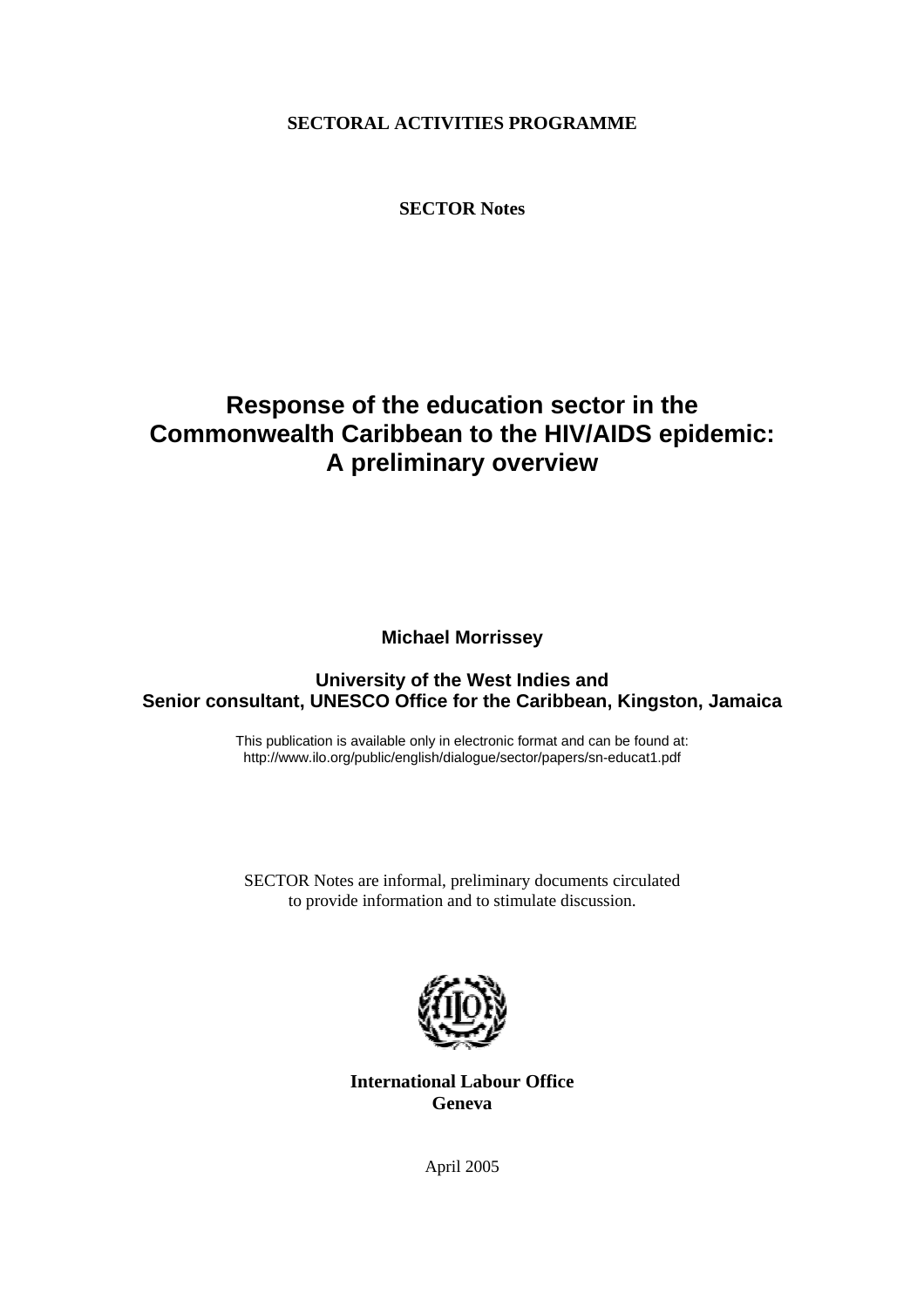Copyright © International Labour Organization 2005

Publications of the International Labour Office enjoy copyright under Protocol 2 of the Universal Copyright Convention. Nevertheless, short excerpts from them may be reproduced without authorization, on condition that the source is indicated. For rights of reproduction or translation, application should be made to the Publications Bureau (Rights and Permissions), International Labour Office, CH-1211 Geneva 22, Switzerland. The International Labour Office welcomes such applications.

Libraries, institutions and other users registered in the United Kingdom with the Copyright Licensing Agency, 90 Tottenham Court Road, London W1T 4LP [Fax: (+44) (0)20 7631 5500; email: cla@cla.co.uk], in the United States with the Copyright Clearance Center, 222 Rosewood Drive, Danvers, MA 01923 [Fax: (+1) (978) 750 4470; email: info@copyright.com] or in other countries with associated Reproduction Rights Organizations, may make photocopies in accordance with the licences issued to them for this purpose.

ISBN 92-2-117274-0 (pdf format only)

The designations employed in ILO publications, which are in conformity with United Nations practice, and the presentation of material therein do not imply the expression of any opinion whatsoever on the part of the International Labour Office concerning the legal status of any country, area or territory or of its authorities, or concerning the delimitation of its frontiers.

The responsibility for opinions expressed in signed articles, studies and other contributions rests solely with their authors, and publication does not constitute an endorsement by the International Labour Office of the opinions expressed in them.

Reference to names of firms and commercial products and processes does not imply their endorsement by the International Labour Office, and any failure to mention a particular firm, commercial product or process is not a sign of disapproval.

Published by the International Labour Office, Geneva, Switzerland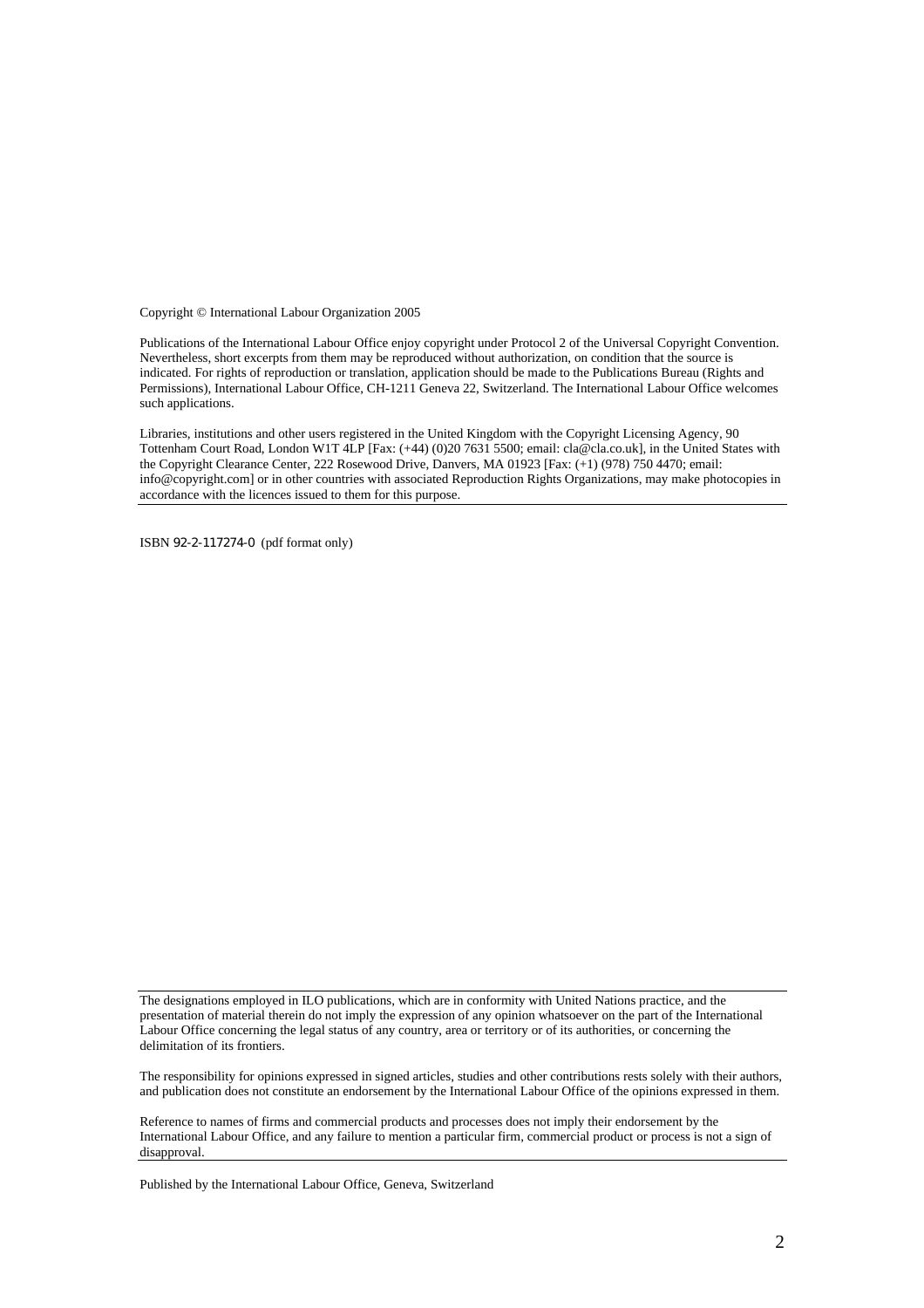# **Foreword and Acknowledgements**

The present paper is the first in a new series of research and briefing notes on topical issues in various sectoral activities covered by the Sectoral Activities Programme of the ILO. The intention of this note is to provide information on the education sector response to HIV/AIDS in the Caribbean, with particular reference to the concerns of the ILO for efforts to develop and apply workplace policies on HIV/AIDS in schools, training institutions and universities.

The paper has been written by Michael Morrissey, until 1997 senior education faculty member at the University of the West Indies (UWI), and since 2001 Honorary Consultant to the Vice Chancellor of UWI on special initiatives, with particular reference to the university's response to the region's HIV/AIDS epidemic. Mr. Morrissey is also senior consultant on HIV/AIDS to the UNESCO Office for the Caribbean, Kingston, Jamaica. During the period 2001-2004, the author made specific contributions to the efforts of UNICEF, the Caribbean Publishing Network (CAPNET) and ILO in this field. He has also consulted with a range of other international and regional organisations in the Caribbean, Africa and Asia on the HIV/AIDS epidemic and its impact on education.

 The author acknowledges the editorial assistance of Bill Ratteree, Senior Education Specialist, ILO, Geneva, in producing this note, which was funded by the ILO.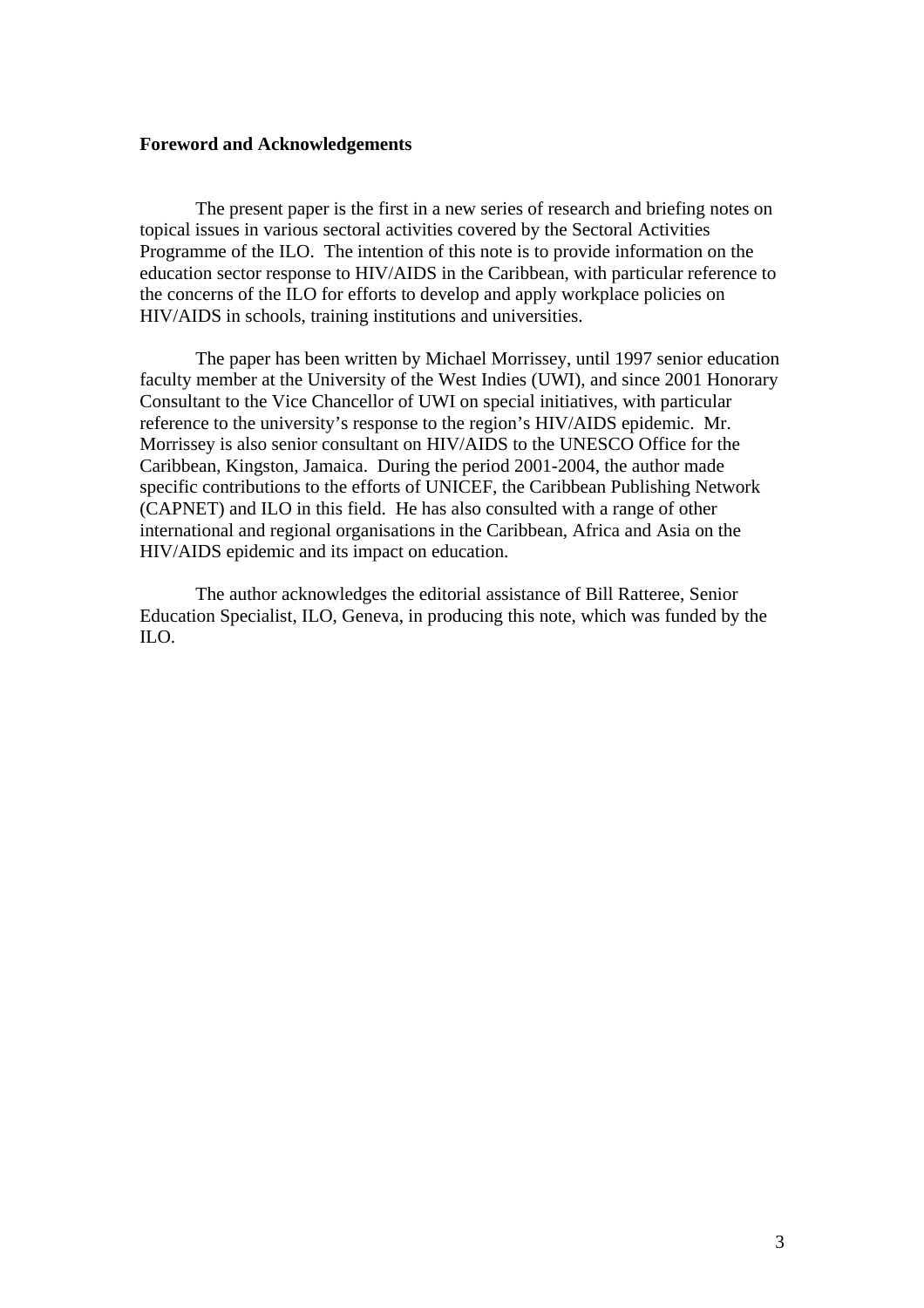# **Background**

 The states and territories considered part of the Commonwealth in the Caribbean (hereafter Commonwealth Caribbean) comprise 15 small island developing states (ten are independent and five are British Overseas Territories) and two independent countries on the mainland of South and Central America respectively: Guyana and Belize. All but four of the British territories are member of the Caribbean Community (CARICOM), but this community also includes two non-Commonwealth members, Suriname and Haiti. The level of the HIV/AIDS epidemic is at a critical stage, rising unarrested and becoming generalised, losing former social and geographical concentrations<sup>1</sup>.

 This overview provides a situation analysis of the general response of the education sector in the Commonwealth Caribbean to the HIV/AIDS epidemic as of early 2005, with particular reference to HIV/AIDS education in the workplace. There has been no systematic country-by-country survey of this subject, although the ILO has undertaken mapping exercises of responses to the epidemic in some countries, which include references to the education sector<sup>2</sup>.

 This overview has therefore been based on: (i) fact finding undertaken in  $2003<sup>3</sup>$  by a team engaged by the UNESCO Office for the Caribbean & the Inter-American Development Bank (IDB); (ii) responses of four Commonwealth Caribbean countries in the *Global Readiness Survey* of the Education Sector to the HIV/AIDS epidemic conducted in 2004 by UNESCO's International Institute for Educational Planning (IIEP) for the Inter-Agency Task Team (IATT) on HIV/AIDS & Education (note 3)<sup>4</sup>; and (iii), most importantly, since 2001, the author's<sup>5</sup> expert consultancy work in this field.

 In broad terms, the education sector in the Commonwealth Caribbean had until recently been unresponsive to the growing and generalised epidemic. This was the conclusion of the author after region-wide discussions in 2002 and was confirmed in the situation analysis conducted in 2003 by the team of UNESCO/IDB consultants engaged to design a technical cooperation project to build education capacity in this field $\overline{6}$ .

 Although it is 'early days', it would seem, however, that as a result of advocacy efforts focussed on this sector by UNESCO, UNICEF, the Pan-American Health Organisation (PAHO), and other UN partners, there has been a perceptible change in the 'Education & HIV/AIDS*'* landscape of some of the CARICOM counties in the last two years - notably in Barbados and Jamaica - although even in these two countries, it must be emphasised, the shift is at the embryonic stage and little has yet changed at the classroom level.

 The next sections will review the development of the education sector response, from Health and Family Life Education (HFLE) and Non-governmental organisation (NGO) interventions that began more than a decade ago, through current efforts at engaging the sector systemically and plans for the near future to build sector capacity. Focus will be given to the extent that workplace training has been included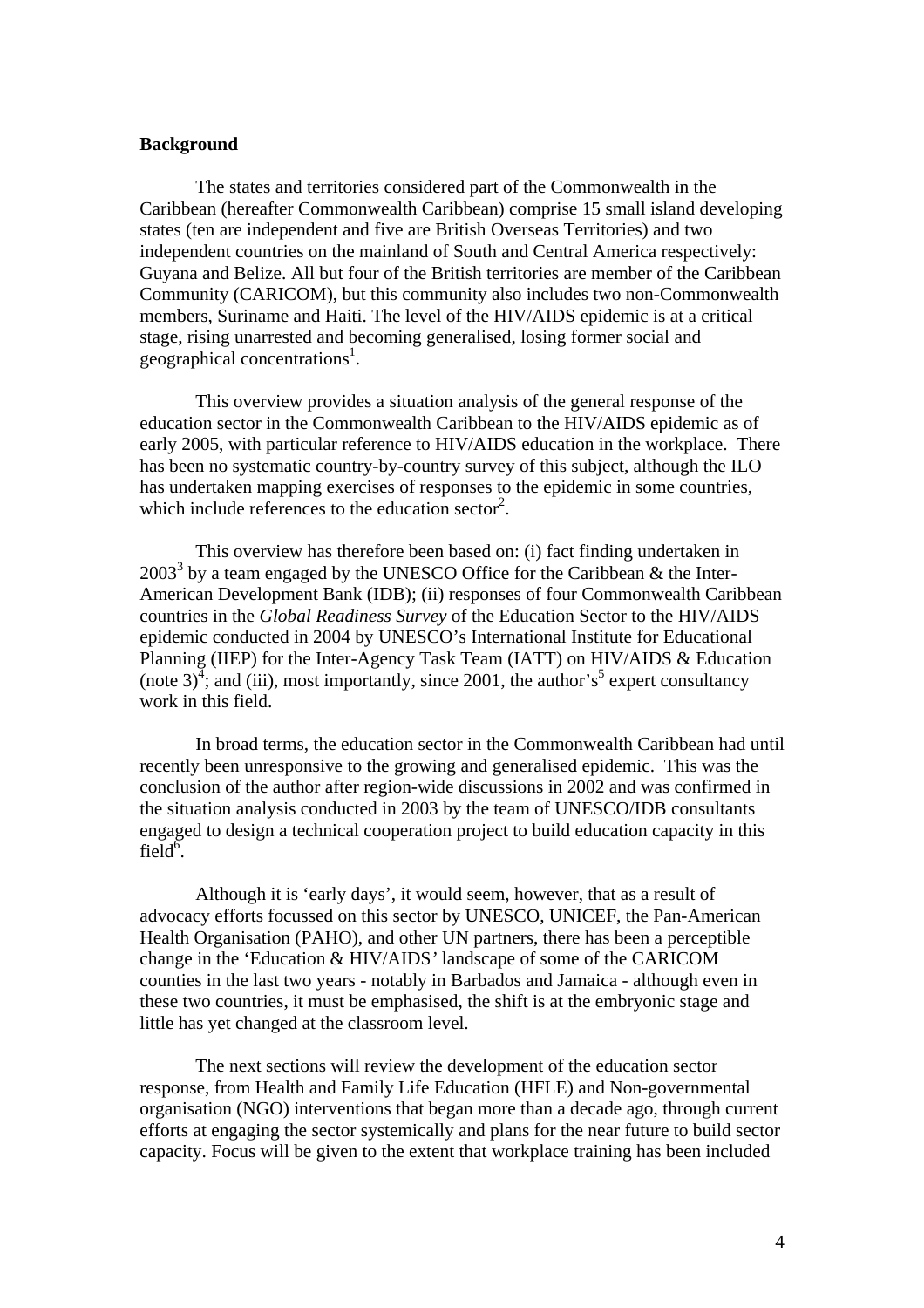in these initiatives, the interest of the ILO as one of the UNAIDS co-sponsors and the underlying focus of this report<sup>7</sup>.

# **The HFLE approach**

 Prior to 2002, the response of the education sector was limited to a curriculum reform that embedded HIV/AIDS prevention as a small element within health promotion. For over two decades from 1983, a small band of enthusiasts, supported particularly by PAHO/WHO and UNICEF worked with the CARICOM Secretariat and selected Caribbean countries in development of a regional curriculum, HFLE, targeted to lower secondary grades (grades 7 to 9). Within this initiative, sexuality education and HIV/AIDS prevention constituted a small element.

 Efforts focussed on achieving an outline of curriculum and content, a regional commitment at the political level through endorsement by CARICOM Ministers of Education & Health, and piloting elements of the new curriculum in a smattering of schools, in a few of the countries. The philosophical background and impetus for this movement is outlined by Cheryl Vince Whitman of the Education Development Centre Inc. (EDC), in an article that appeared in a special issue of *Caribbean*  Quarterly dedicated to 'HIV/AIDS & Education in the Caribbean' in 2004<sup>8</sup>.

 After a decade of HFLE efforts, however, there was little to show for this initiative at the school level, as agreements in principle had not been translated into action at sector management or classroom levels. Teachers' Colleges across the region had not changed their training curriculum to reflect the need for HFLE. Commercial publishers of learning materials - the litmus test of school demand - had not published any instructional materials for HFLE or HIV/AIDS. As HFLE had not become a reality by the early 2000s - and this was the only mechanism on the table for HIV/AIDS prevention education in the formal curriculum - it was clear that the response of the formal education system in response to the epidemic was negligible. Moreover, even in the few schools where HFLE had been piloted, the average classroom teacher would not have had skill nor desire (bearing in mind the silence and the universal stigma related to HIV/AIDS in the region) to effectively meet any HIV/AIDS objectives.

 In 2002, however, there was a renewal of commitment to HFLE on the part of the CARICOM Secretariat and a renewal of UNICEF support in several of its offices in the region (Barbados/Organisation of East Caribbean States - OECS, Jamaica, Guyana). The new energy resulted in a renewed political commitment in 2003 by the regional CARICOM Council for Human & Social Development (COHSOD) and development of a new curriculum framework and prototype lessons for four HFLE themes, one of which was HIV/AIDS. The Education Development Centre (EDC) was engaged by CARICOM and UNICEF to support this development and to follow up through piloting work between 2005-2008 in four Caribbean countries, Barbados, Grenada, St. Lucia and Antigua & Barbuda. The four-theme detailed curriculum was completed in early 2005 $^9$  and classroom activity to evaluate is about to commence. A parallel effort has been led by responsible officers in the Ministries of Education of Jamaica, Trinidad and Tobago and Guyana, but implementation everywhere is stymied by the lack of teacher readiness or preparation, and the absence of HFLE in the core (and examinable) curriculum of schools.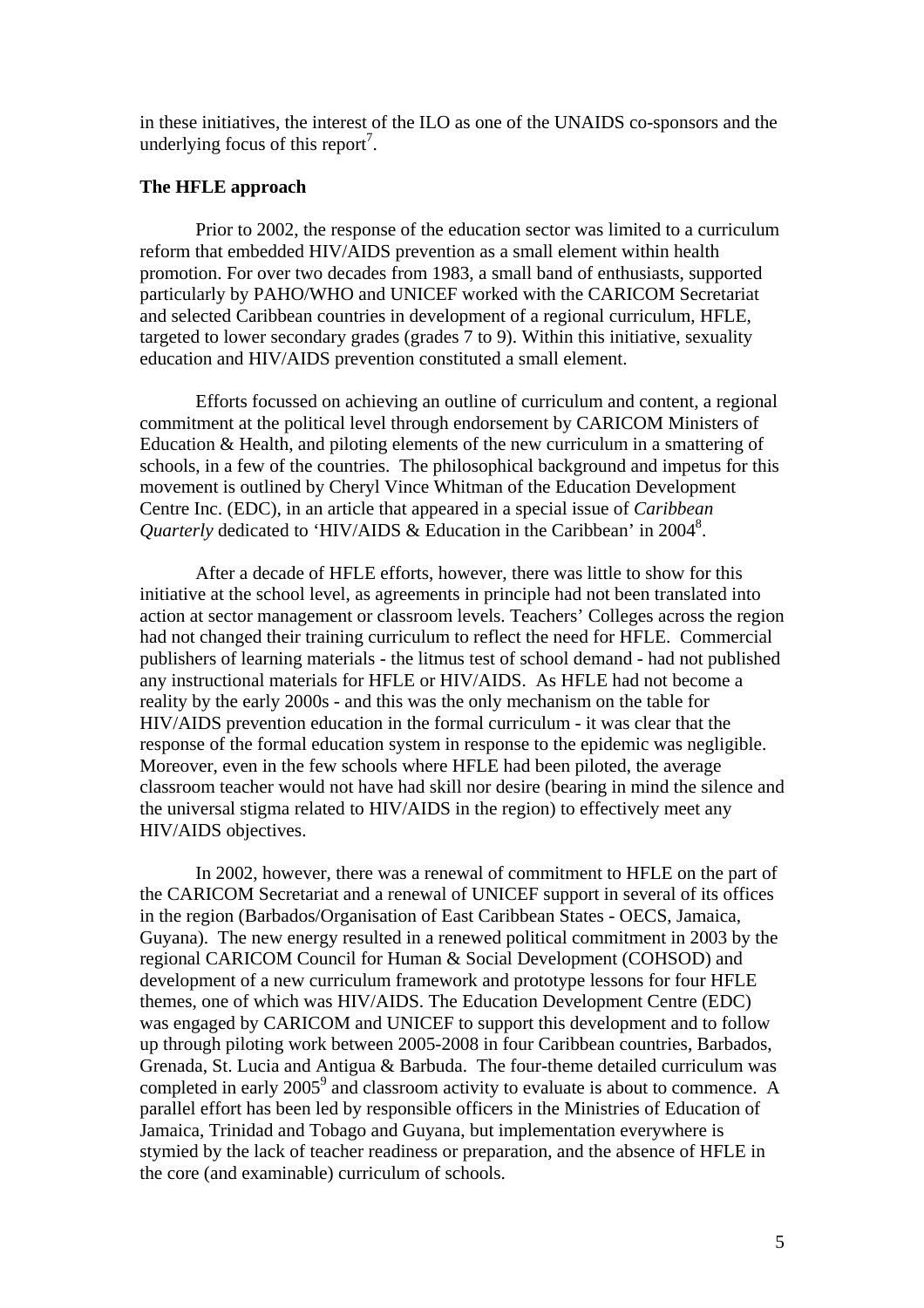There has been some recent movement forward in teacher preparation for HFLE. For several years, the Reproductive Health Unit of UWI's School of Continuing Studies has been engaged in professional development in HFLE with teachers across the region, but in small numbers in each country -work led by Dr. Phyllis McPherson-Russell, a guiding light in the HFLE initiative from its inception. Then from 2003, all teacher trainees in the UWI School of Education on the St Augustine campus (Trinidad) have been required to complete an HFLE module as an element of teacher preparation. UNICEF and EDC supported the UWI Cave Hill Campus (Barbados) to deliver a course in HFLE in the summer of 2004 in which 35 teachers were trained as potential leaders in this subject. In 2005, the UWI Institute of Education on the Mona Campus (Jamaica) began a process of developing an HFLE curriculum and instructional materials for Jamaican teachers' colleges, with the support of the UWI HIV/AIDS Response Programme (HARP), an initiative funded by the European Union (EU).

 This recent activity gives hope that HFLE may one day be embedded in the curriculum of Caribbean schools, and that HIV/AIDS prevention will form part of it. However, what is being done relates largely to the three years of lower secondary education, in a region where a significant proportion of the population is sexually active in the upper primary age cohort, and discussion on inclusion of HIV/AIDS prevention at this level has hardly been initiated. The same holds true for upper secondary education (where the curriculum focus is on the 16+ examinations) and in teacher education institutions and universities - direct HIV prevention training is the exception rather than the norm.

 In the case of UWI, a regional institution that is accountable to fifteen Caribbean governments, an effort has been made to renew the curriculum between 2002-2005 with European Union assistance referred to above under SIRHASC (Strengthening Institutional Response to HIV/AIDS and other Sexually Transmitted Diseases in the Caribbean) and a blueprint of what could be done was outlined in  $2002^{10}$ . While much was accomplished<sup>11</sup>, the university has not succeeded in developing a mechanism to ensure AIDS-competence among all of its staff and students (one of the key recommendations of the blueprint referred to above).

 In essence, at the beginning of 2005 in a region reportedly second in the world in its level of HIV prevalence and in a region generally with no downturn in prevalence trends, generations of students are passing through its primary, secondary, tertiary and teacher education institutions with no preparation through the formal curriculum of the institutions for the world of sexuality and the prevention of HIV infection. In the classroom, the stigma that has surrounded this epidemic from its inception in the region in 1981 continues to be a barrier to prevention education. The ensuing silence by teachers generally continues to fuel stigma, discrimination and ignorance, as the author's discussions with Ministry of Education and other education sector actors in recent years tends to confirm.

 In relation to this paper's main subject, HFLE and other curriculum initiatives, such as UWI's programming adjustments supported through SIRHASC, have increased readiness and sensitivity, but have not resulted in wholesale preparation of teachers & lecturers in the education workplace.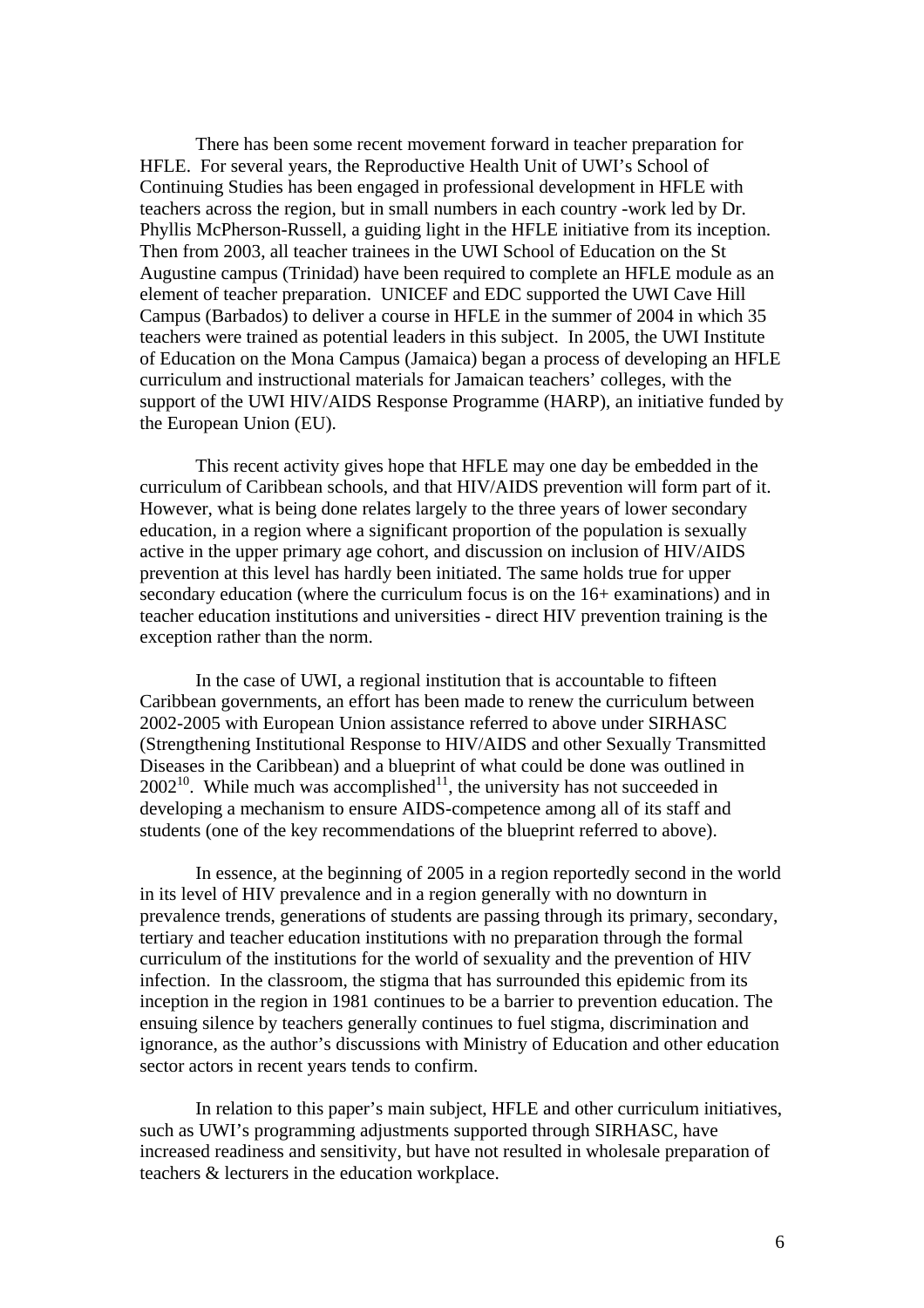# **A decade of NGO & FBO intervention**

 In the absence of a response through the formal curriculum, donors and UN agencies have supported interventions by NGOs through the formal education sector, as well as through non-formal channels, targeted at young adolescents. The United States Agency for International Development (USAID), for example, channelled considerable resources through contractors, such as Family Health International (FHI), to a Jamaican performing ensemble, *Ashe*, that has delivered HIV/AIDS prevention messages to young people in the school setting, and trained selected teachers and peer counsellors in "edutainment" methodology. Between 1996 and 2004, Ashe worked with schools in ten Caribbean countries and published methodology manuals. However, such efforts are dependent on evolving donor philosophies and funding allocations, and - in spite of positive evaluations<sup>12</sup> - *Ashe*'s contract was not renewed in 2005 when USAID undertook a review of its Caribbean strategy.

 As well as secular bodies, faith-based organisations (FBOs) have been active selectively. USAID, UNICEF, and - most recently - the Ministry of Education of Trinidad & Tobago, have channelled funding through faith-based NGOs to deliver HIV prevention education, but messages are often related to the beliefs of the faith in question. FBOs, such as the *Seventh Day Adventists*, have worked within their denominational schools, but again, prevention messages are couched in the belief system of the religion rather than based on public health principles. Generally in the region, teachers are church, mosque or temple-goers, and their HIV/AIDS knowledge may be more related to what is preached than to scientific knowledge.

 In addition to the sustainability of such interventions, issues of content and quality of NGO and FBO-delivered training have frequently surfaced. For example, the Ministry of Education, Jamaica, withdrew all *Ashe* materials from its schools in 2000 and required changes to the portrayal of sexuality (particularly homosexuality). The messages of FBO-related organisations, such as the "Governor's Program on Abstinence Louisiana, USA", that has been communicating fundamentalist messages in Trinidad & Tobago since 2004 in a programme funded by the Government<sup>13</sup>, may be contrary to the policy advocated by a country's national AIDS committee.

 In general, ministries of education (MOEs) do not have clarity of policy nor the capacity to monitor NGO and FBO HIV prevention efforts through the formal sector, and by so permitting them under such circumstances, are often in derogation of their responsibilities under national education acts - and therefore liable in the event of public concern or complaint.

 In any event, NGO and FBO coverage is not only unmonitored, but also patchy, intermittent and unevaluated in any objective sense. To address these issues, one of the components of a CARICOM/Inter-American Development Bank (IDB) /UNESCO technical cooperation project that will begin in mid- $2005<sup>14</sup>$  will be to work with one pilot MOE which has significant NGO/FBO involvement in HIV/AIDS in its sector to develop procedures to ensure effective management, quality assurance and efficient utilisation of resources. The project anticipates disseminating the approach developed, if successful, to other Caribbean countries.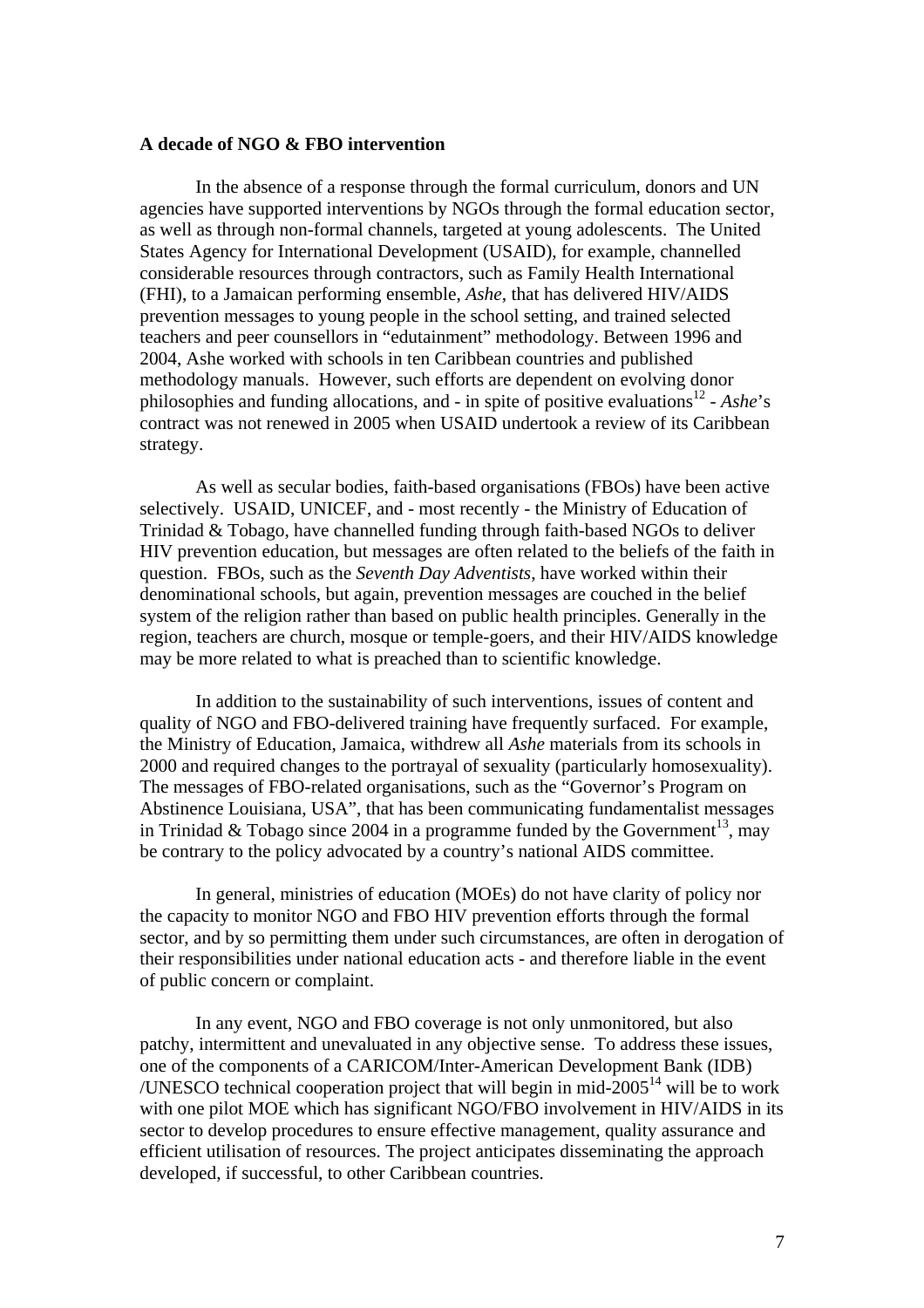Clearly the HFLE effort and NGO/FBO effort have been curriculum and prevention-oriented, and could not, even incidentally, be viewed as contributing to comprehensive workplace education. At best, these efforts may have sensitised school settings where they have been active. It was not until 2002, that effort began to develop an approach to a comprehensive sector response, inclusive of workplace education.

#### **Toward a comprehensive sector response**

 In 2002, the UNESCO Office for the Caribbean undertook an informal assessment of the role of the education sector *vis a vis* the HIV/AIDS epidemic across the region in the context of its own mandate to support Governments to achieve *Education for All* (EFA) commitments and education-related *Millennium Development Goals* (MDGs).

 It appeared indisputable that the sector had - in general terms - not responded whatever to the HIV/AIDS epidemic, with the exception of timid advances on the HFLE front, and enabling entry of NGO players as summarised above. In the region of the world with the highest HIV prevalence outside sub-Saharan Africa, UNESCO viewed this situation as untenable as it threatened EFA advances and MDG achievement. In this context, UNESCO sought the mandate of Caribbean Ministers of Education who jointly subscribed to the Havana Commitment of 2002<sup>15</sup>.

 UNESCO has also developed a medium-term education strategy for the Caribbean (2002-07) that emphasized support to the education sector's HIV/AIDS response as a priority<sup>16</sup>, and subsequently elaborated a detailed Education  $\&$ HIV/AIDS strategy for  $2004-05^{17}$ . Resolve followed strategy, and the work of UNESCO in the Caribbean on this front was viewed as a model for other UNESCO field offices by a 2004 independent evaluation of UNESCO's response to HIV/AIDS globally $18$ .

 In developing and implementing its strategy, UNESCO has collaborated with other UNAIDS cosponsors active in the education sector in the region, particularly with UNICEF, WHO/PAHO, UNDP, the World Bank and beginning in 2004, with ILO. A record of the evolving contribution of UNESCO, other UNAIDS cosponsors and non-UN partners has been recorded in the eight quarterly reports electronically distributed to date throughout the region under the banner *Education & HIV/AIDS<sup>19</sup>*.

 UNESCO's approach has been: (i) to foster a comprehensive response by the sector, balancing prevention and mitigation roles, and comprehensive in scope (from early childhood to university, formal and non-formal); (ii) to reach the ministries of education of all 20 countries that its Caribbean office serves; and (iii) to find the resources necessary to accomplish this through partnership-building and fund-raising.

 What has been accomplished at the country level as a result of this new level of effort since 2002? In the absence of a formal Caribbean evaluation, the following indicators provide evidence of a quantum leap forward in the education sector perspective and response over the three years: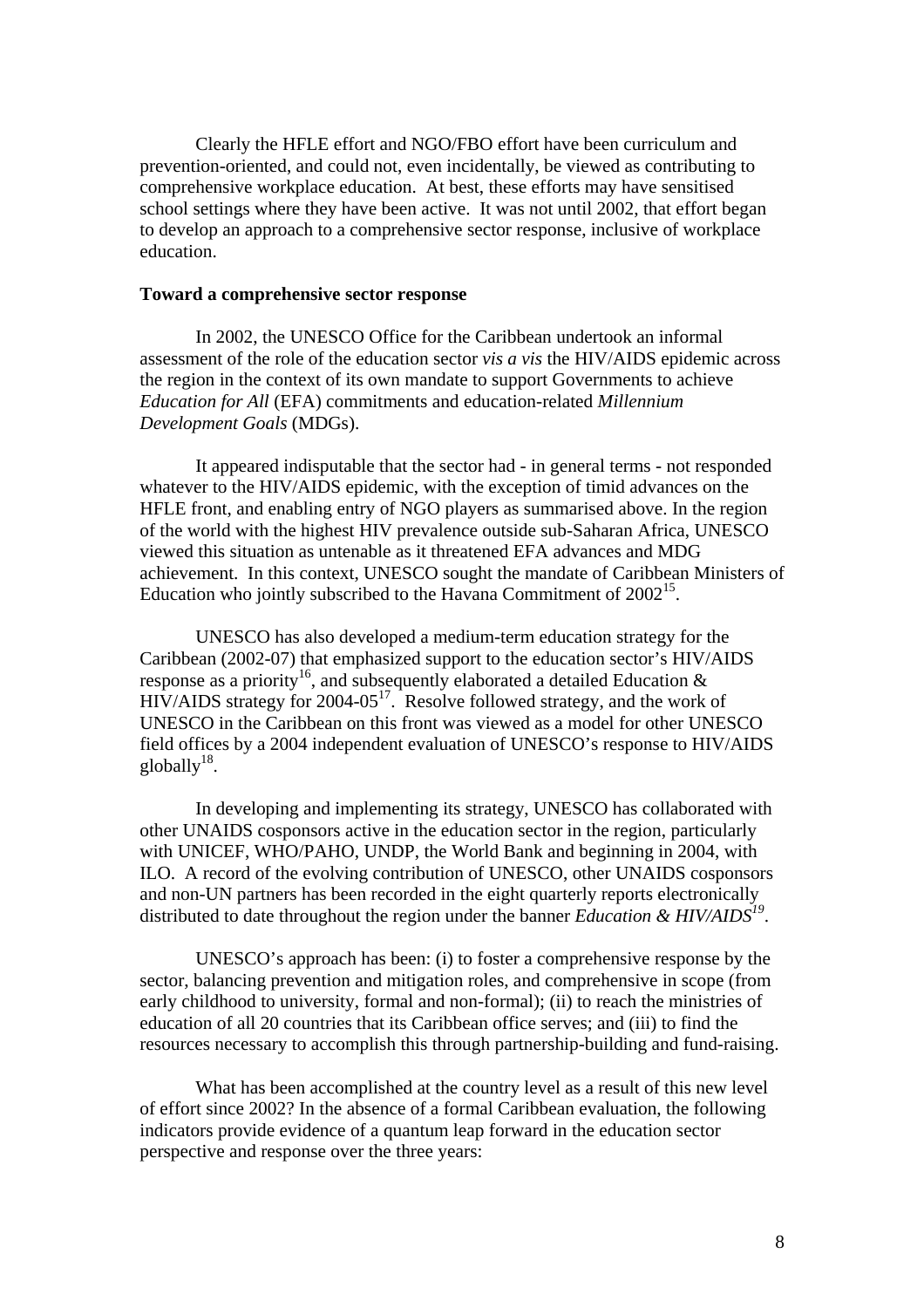- o Political commitment through signature by all Ministers of Education of the *Havana Commitment* in 2002
- o Positive reaction region-wide to, and acceptance of, the justification and framework for a comprehensive sector response first published by UNESCO in 2003 under the title *Education & HIV/AIDS in the Caribbean20***,** evidenced, *interalia* by independent book reviews in newspapers in Jamaica and Trinidad and Tobago, congratulatory messages from regional specialists and highly positive comments of the co-directors of the Mobile Task Team of southern Africa
- o Inclusion of HIV/AIDS as an element of the 2003-04 strategy of the Caribbean Publishing Network  $(CAPNET)^{21}$  and sensitisation of CAPNET membership on the need for a publishing response to HIV/AIDS in the annual conference in  $2003^{22}$
- o Publication of the first (and still the only) Caribbean instructional textbook focussed on HIV/AIDS prevention and mitigation<sup>23</sup>.
- o Cabinet approval in Jamaica in 2004 for an education sector *Schools' HIV/AIDS Policy* that guides school boards, school principals, teachers and parents in a rights-based & prevention-oriented national policy<sup>24</sup>. This is the first such sector policy in the Commonwealth Caribbean, and provides a climate for workplace education.
- o Publication of a manual in 2004 by the teachers' union in Trinidad & Tobago, but this has not to date received Government endorsement and distribution, and therefore its impact is uncertain<sup>25</sup>.
- o Active and frank self evaluation by four Ministries of Education in the Commonwealth Caribbean that participated in a global survey of education sector "readiness" to respond to the epidemic in  $2004^{26}$ , two of which claimed to be advanced in workplace HIV/AIDS programmes and their implementation, and two indicating a lack of action.
- o Establishment in 2004 by the Ministry of Education in Jamaica of a prototype dedicated *HIV/AIDS Response Team*, integrated into the ministry's six region administrative structure, to disseminate its HIV/AIDS & Schools policy, provide workplace training and promote the curriculum response. A preliminary evaluation of the team's initial impact was undertaken in early  $2005^{27}$
- o Mobilisation of the teacher training system in Jamaica by the Institute of Education, UWI, in 2004 to commence formulation of a comprehensive institutional response.
- o School-level assessment in 2004-05 of the effectiveness of sub-Saharan Africa HIV/AIDS instructional materials in formal and non-formal situations in Guyana and Jamaica, to begin addressing the absence of learning support tools in this sphere<sup>28</sup>.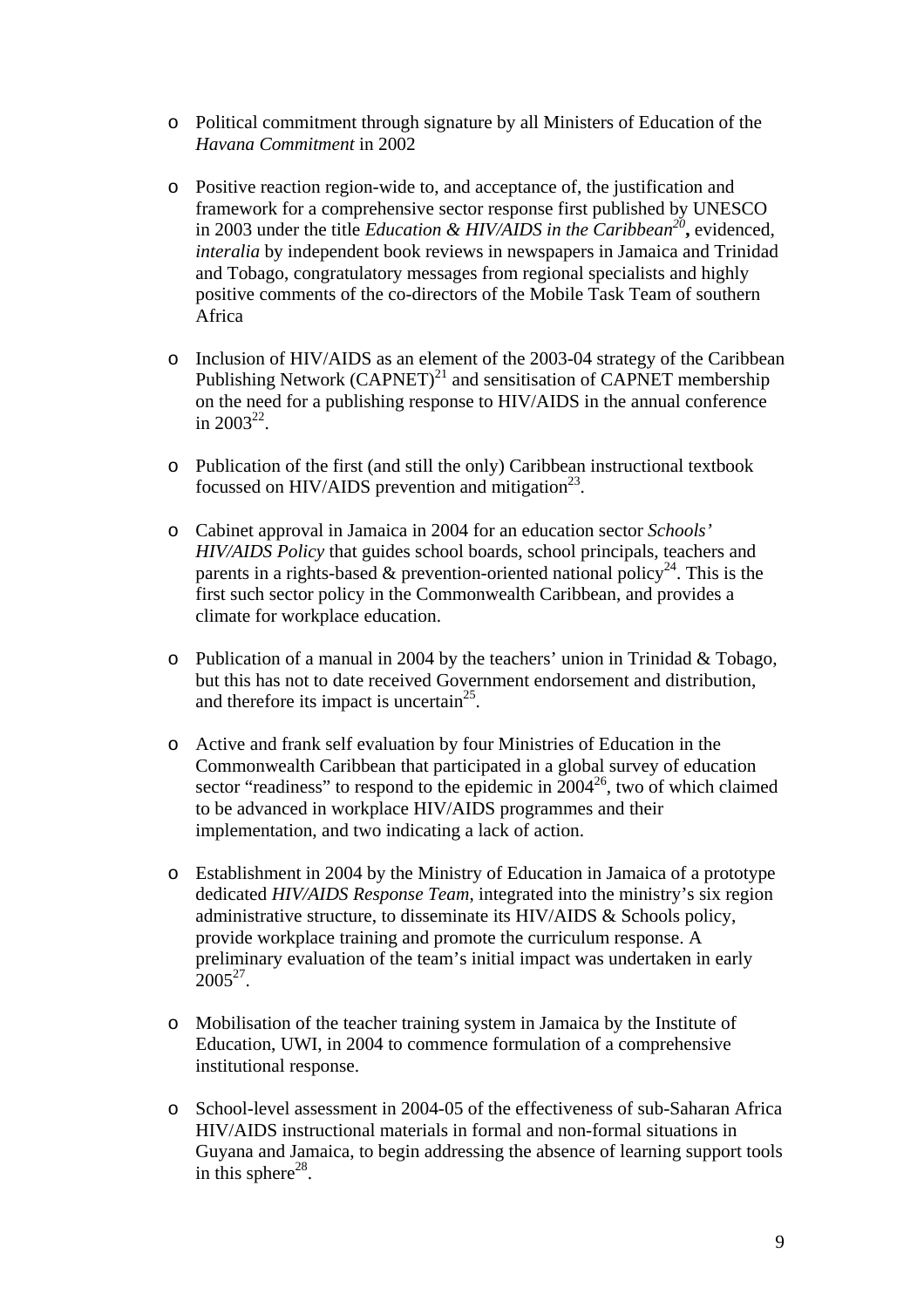o Holding of an international conference and training for Caribbean educational publishers on publishing for  $HIV/AIDS<sup>29</sup>$ .

 There is much more to be done, and UNESCO launched in February 2005 an *Advocacy & Leadership Campaign* that will design a strategy for delivery to all Caribbean ministries of education to ensure: (i) that each one recognises the role it must play in a national multi-sectoral strategy; (ii) create in the sector the demand for capacity building in this new field for key leaders and officials; and (iii) to create in the education sector the demand (currently weak to non-existent) for central resources (such as those provided by the World Bank and the Global Fund). This campaign will include advocacy of workplace training in the sector. It is expected that by the end of 2005, six countries will have benefited from this campaign, with remaining countries reached in  $2006^{30}$ .

 In respect of workplace training in the education sector, action has been limited to the effort of Educational International's Caribbean regional organisation in 2004-05 to sensitise key union members across the region to the need for such training. Quite separately, in Jamaica, with World Bank support, there was some training in the sector in 2004, but this was limited to a handful of headquarters staff; more recently an interest has been expressed on the part of the World Bank to discuss its involvement in future regional activities. Across the Caribbean region, it would not be an exaggeration to say that workplace training is yet to begin.

 Of potential importance in this respect is the inclusion of five Caribbean countries (Barbados, Belize, Jamaica, Trinidad & Tobago and Guyana) in an initiative launched in 2003 (Belize and Guyana) and 2004 (other countries) by the ILO with United States Department of Labor (USDOL) support for workplace training in selected sectors, to be determined at the national level. Sectors have not been preselected and selection will be on a needs/demand basis. It is anticipated that the UNESCO-funded *Leadership & Advocacy* project will prioritise ILO/USDOL countries in its first wave of targets so that education sector leaders will be sensitised to the urgency of workplace training in their own sector and will, as a result, make a strong case for ILO/USDOL support in education. Through such efforts, it is hoped that education managers will come to recognise the role of workplace training as one element of a broad education sector response.

# **Capacity building for education sector managers**

 While advocacy will increase the resolve and influence policy, the reality is that capacity in the Caribbean education sector to respond to HIV/AIDS is undeveloped. To address this, there is a plan in 2005 to support professional development in this field during 2005 in a comprehensive, integrated and sustained way, beginning with in-depth training of selected key MOE officials. Based on results of a mission to the region by the co-directors of the South Africa-based *Mobile Task Team* (MTT) on HIV/AIDS & Education in late 2004 and their consultations with Ministries of Education across the region, UWI and UNAIDS co-sponsors<sup>31</sup>, programmes developed for sub-Saharan MOEs would be adapted to Caribbean epidemiological and cultural settings and mobilise experienced university professors to deliver such training. This innovative programme will, among many skills, enable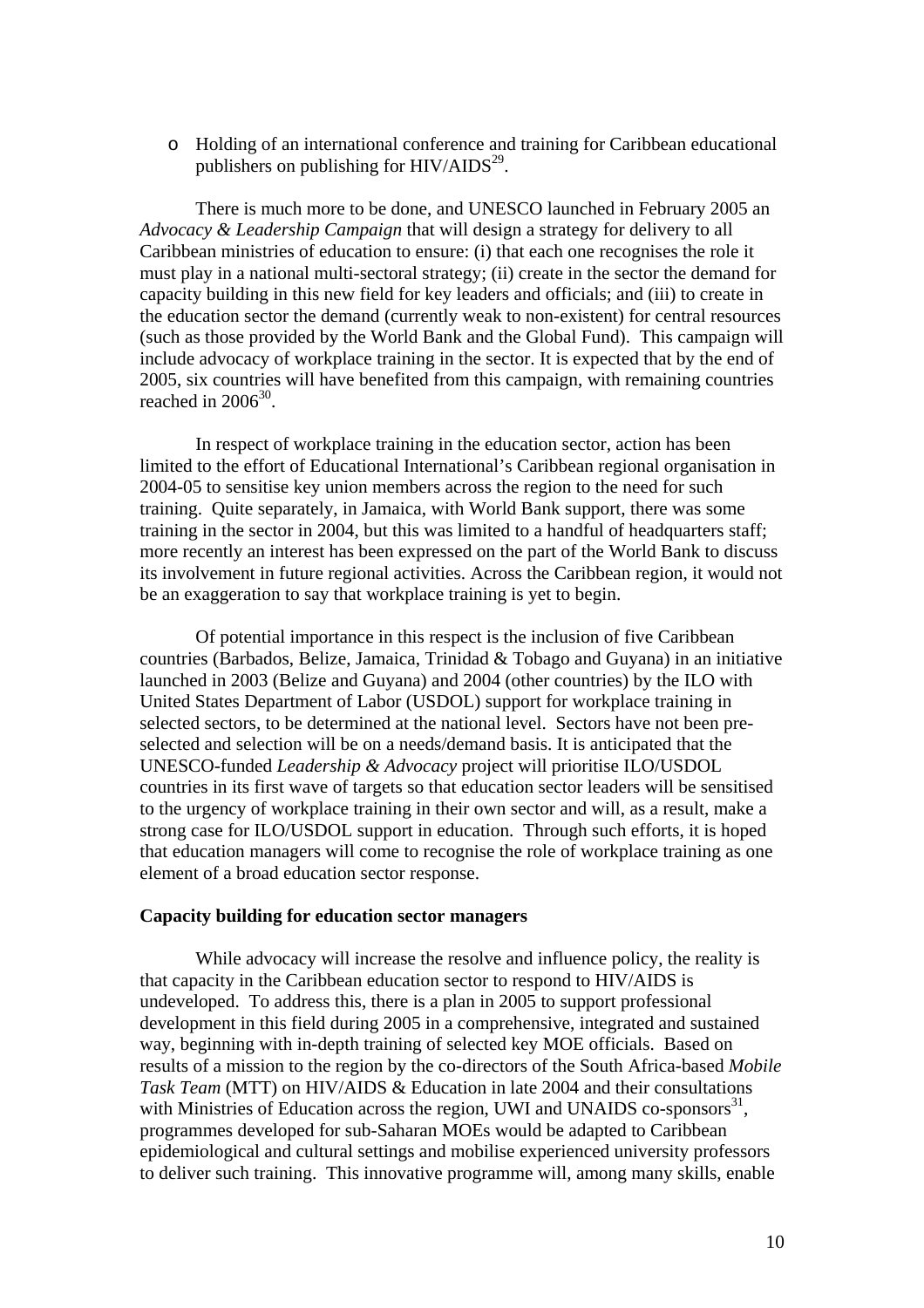MOEs to plan and implement workplace training suitable to their conditions, giving priority to national epidemiological "hot spots". Through both the advocacy and capacity building initiatives, an MOE environment conducive to successful workplace programmes would be sought with UNESCO and ILO support.

 In preparation for this undertaking, UNESCO has made plans to provide professional development for selected university professors and other senior resource persons in a range of disciplines to orient them to the need for and requirements in capacity building for education sector personnel. The concept of workplace training will form a part of this professional development exercise and prepare experts to be able to deliver technical assistance to MOEs in this and other areas. The Organisation of American States has agreed to support UWI & UNESCO in the preparation of the necessary team of professional trainers.

 To provide sustained leadership to such activities and the need for research, UWI has established a *UNESCO/Commonwealth Chair in Education & HIV/AIDS* that will report to the Vice Chancellor, and it is expected that the first professor will take up the Chair (the first globally) in mid-2005<sup>32</sup>. The Chair will have a broad mandate for the response of the sector, through leadership in research, professionalizing the area and capacity building for MOE officials, including workplace training.

 A new UNAIDS thrust of 2005 is the agreement of co-sponsors to launch the UNESCO-led *Global Initiative on HIV/AIDS & Education.* This initiative aims to accelerate a comprehensive education sector response in all critically affected countries, beginning with a first wave of pilot countries in 2005. The initiative has the support of all ten UNAIDS co-sponsors, including ILO, and includes promotion and execution of workplace training in the education sector with the concept. It is anticipated that one Caribbean country will be included in the first wave of six countries. The initiative will provide resources for rapidly developing a model MOE response in the Caribbean for replication elsewhere in the region. The initiative will formalise the contributions of several UNAIDS cosponsors at the country level as well as attempt to integrate efforts of civil society organisations and donors in a sector response<sup>33</sup>.

 The ILO also launched in 2004 an initiative to draft a model education workplace policy based on the *ILO Code of practice on HIV/AIDS and the world of work*, accompanying guidelines on applying such a policy and suitable training materials for use by education authorities, public and private, teachers' unions and other stakeholders in the region.34

 In the Caribbean, the establishment of national coordination bodies on HIV/AIDS is well advanced, as is the development of national HIV/AIDS strategies. This is mirrored on the regional level by a CARICOM regional strategy, an association of national HIV/AIDS coordination authorities (CCNAPC) and a regional alliance of national Persons Living with HIV and AIDS (PLHA) networks - the Caribbean Regional Network of Persons Living with HIV and AIDS (CRN+).

 However, due to the lack of recognition of the education sector as a key player - both of itself and by other sectors - until very recent years, regional and national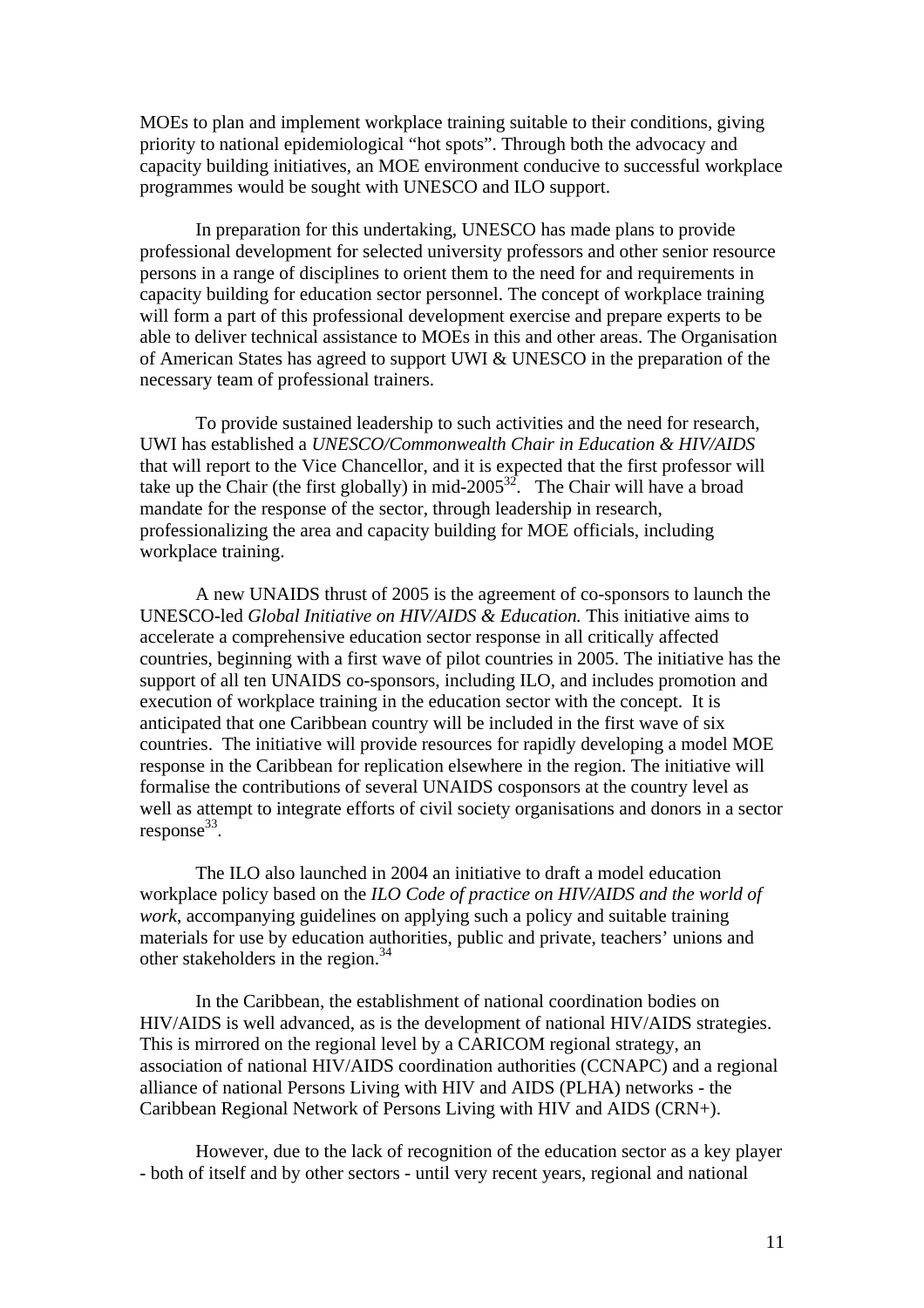plans, and the authorities that implement them, grossly under-reflect education sector professionals. With the efforts underway as noted above, the goal is for this situation to be corrected by 2006, as national education sectors better understand the role to be played and the urgency of playing it. The development of a Caribbean model under the Global Initiative will, it is hoped, create a methodology that can be rapidly replicated across the region.

 The same applies to teachers' unions and principals' associations, which have been slow respectively to recognise the implications of the epidemic for union membership and for school leadership and management. While there have been some sensitisation workshops at regional level organised by the Caribbean regional organisation of the largest international federation of teachers' organisations, Education International (EI), an EI/WHO/EDC/ training programme on HIV prevention begun in Guyana, and some sensitisation of school principals at selected national and regional meetings, these interventions have merely scratched the surface. As of early 2005, there was virtually no sustained pressure from unions for workplace training in Caribbean countries and no pressure for HIV/AIDS policy & management training from associations of school managers. There is considerable scope therefore, for initiatives such as those highlighted above by UNESCO, ILO, UNAIDS, EI and WHO to increase advocacy and build capacity for workplace and management efforts to deal with the epidemic.

# **Beacons of evolving good practice**

 This preliminary report attempts to broadly portray the situation across the Caribbean region in terms of a comprehensive response by Education to the epidemic, with particular reference to the extent to which HIV/AIDS workplace training has been implemented. In respect of this particular focus - development of comprehensive workplace policies and the training of every education official and teacher in an education system to be HIV/AIDS competent and non-discriminatory - the picture is bleak: to the author's knowledge, this has not been accomplished, nor has it been planned for, in any Caribbean country.

 Nor has much been accomplished towards this end in the major regional university, the University of the West Indies, in spite of a grant of US\$2.5 million to strengthen its institutional capacity in this field. The project will terminate in mid-2005, yet comprehensive workplace training has not been established, nor a workplace-wide approach piloted. This institution of 50,000 staff spread across 15 countries of the region remains largely in denial that the epidemic is within its walls. An external review of UWI's response will be undertaken in early 2005 as part of a UNESCO global study of twelve universities across the world<sup>35</sup>.

 Nevertheless, the education sector is wakening to the challenges and in several countries there are instances of evolving practices that will facilitate the development of more comprehensive responses and workplace training policies. Three examples will illustrate.

 First, the Jamaica team of health promotion officers integrated into MOE's six -region structure, with two dedicated officers in each region, presents a vehicle for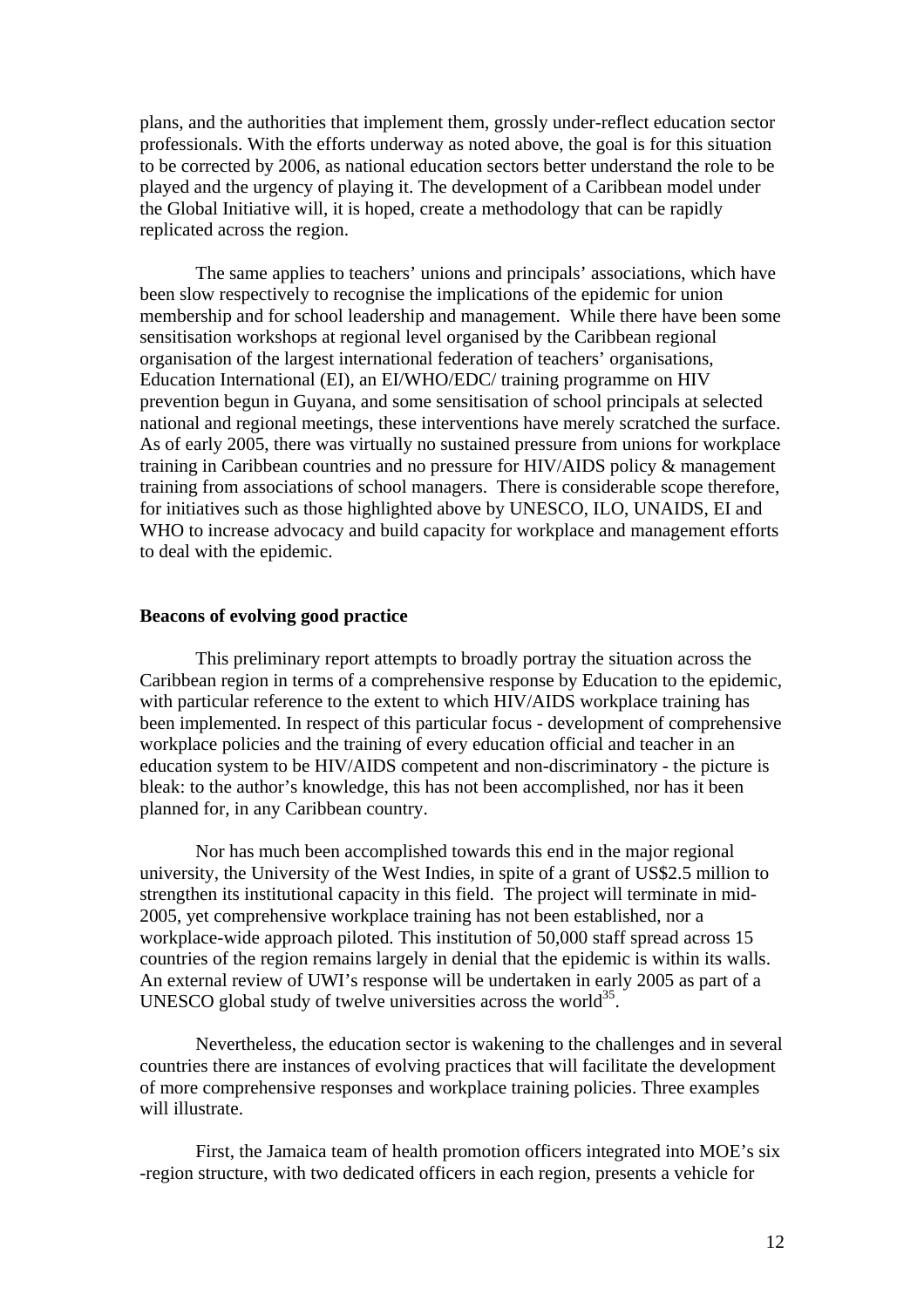nationwide workplace training and monitoring. The HIV/AIDS response team was initially dedicated to building capacity of the regional office in the Ministry's Schools Policy on HIV/AIDS, disseminating the policy through training, and monitoring its implementation. The team is funded by a mix of Government and donor resources (financing from UNICEF, UNESCO, World Bank, Japan International Cooperation Agency (JICA) and the Global Fund) that promise to sustain it. The preliminary evaluation of the HIV/AIDS Response Team's effectiveness, referred to earlier, is positive in its conclusion. The team presents a readymade framework for national workplace training, alongside the teachers' union, head teachers' associations and other players.

 In Barbados, the Chief Education Officer was trained as an HIV/AIDS Leader under a regional UNDP-organised programme in 2003, and this resulted in her involvement in the training-of-trainers and a plan for sensitising all teachers at primary and secondary levels beginning in late 2003. About 63% of primary teachers and 44% of secondary teachers have been sensitised to date. Additional activities planned for the 2004-05 school year include the training of teachers in behaviour modification strategies. The Ministry of Education also plans to work in partnership with the Ministry of Labour and Social Security during 2004-05 to conduct training for staff in managing HIV/AIDS in the workplace, which will include the distribution of first aid kits, and the inclusion of such issues as the female condom and sexual rights in the workplace. In addition, the Barbados Community College, an institution that feeds a large portion of its students directly into the labour force has plans for staff orientation sessions to sensitise the staff on a volunteer basis on the impact of  $HIV/AIDS$  in the community, including a discussion of workers rights.<sup>36</sup> The efforts in Barbados, as a result, are likely to present a welcoming environment for the more intensive workplace effort that has to follow the initial sensitisation.

 The Commonwealth of the Bahamas was subject to a higher level of prevalence than other Caribbean countries a decade ago, and its Ministry of Education acted more decisively from the mid-1990s to utilise NGO services in all secondary schools in a prevention campaign. Statistics suggest a declining prevalence in this country over the past few years, but there is no evidence to suggest a link between the two. In the Bahamas, as in most other Caribbean countries, the levels of stigma, denial and discrimination are severe, and a concerted effort will be needed to change the situation, a change essential if the epidemic is to be contained. It is likely the Bahamian Government will welcome accelerated workplace training in view of its national readiness.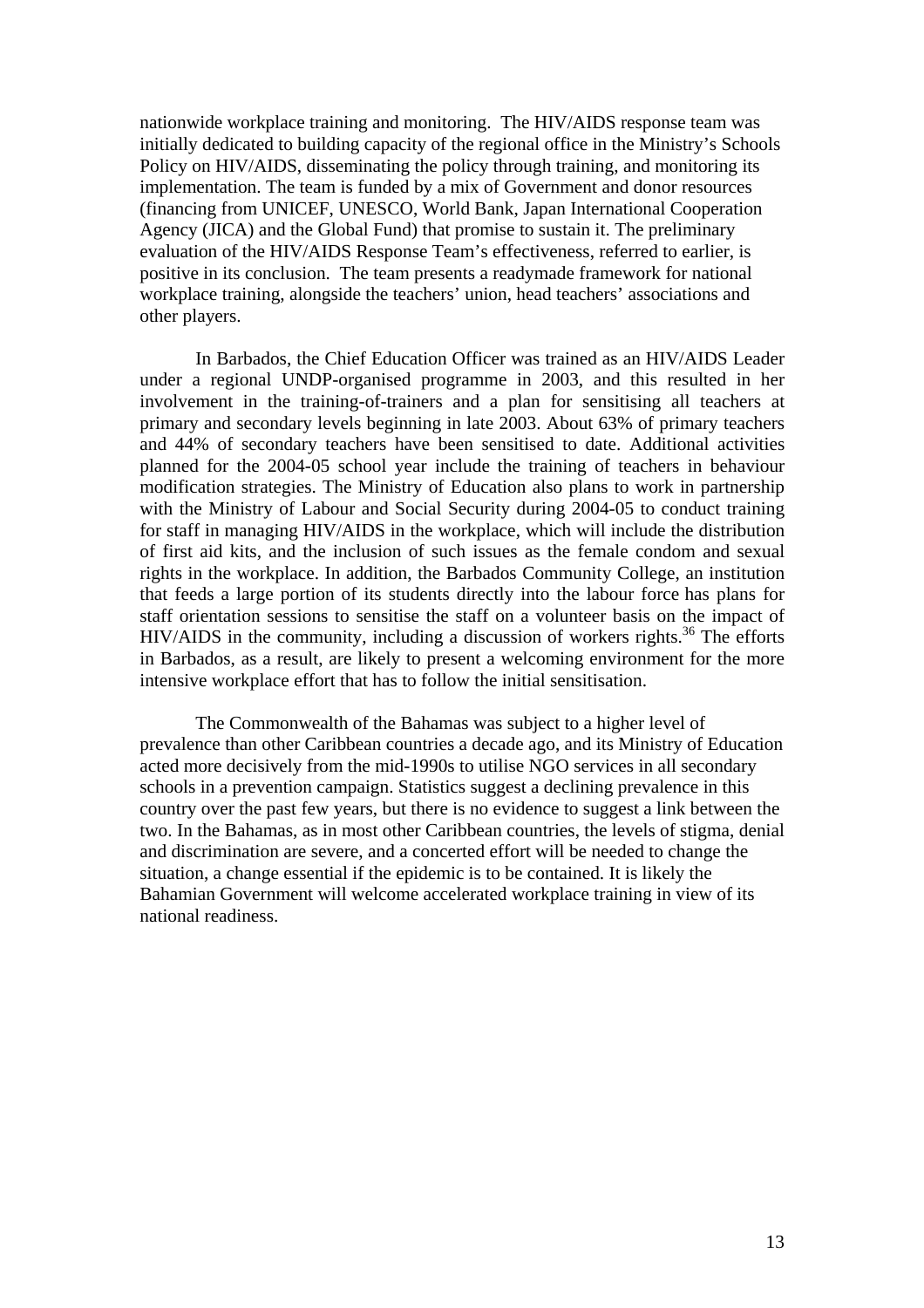# **Concluding remarks**

 In education, and particularly in values education, it is widely held that teachers cannot communicate skills, foster attitudes nor nourish values unless they have and hold these themselves $37$ . This premise is critical to the role of schools in prevention and in the inclusion of those infected and affected in education (both a receivers and deliverers).

 HIV/AIDS workplace training universally delivered is therefore critical, if teachers are to be agents to promote safe practice, rights and tolerance. It is also urgent, if the level of the epidemic is to be contained below sub-Saharan African levels. Across the region, direct training would be impossible to effect and culturallysensitive cascade approaches will need to be developed, beginning in countries such as those referred to in this paper where the levels of readiness and need are higher than in others.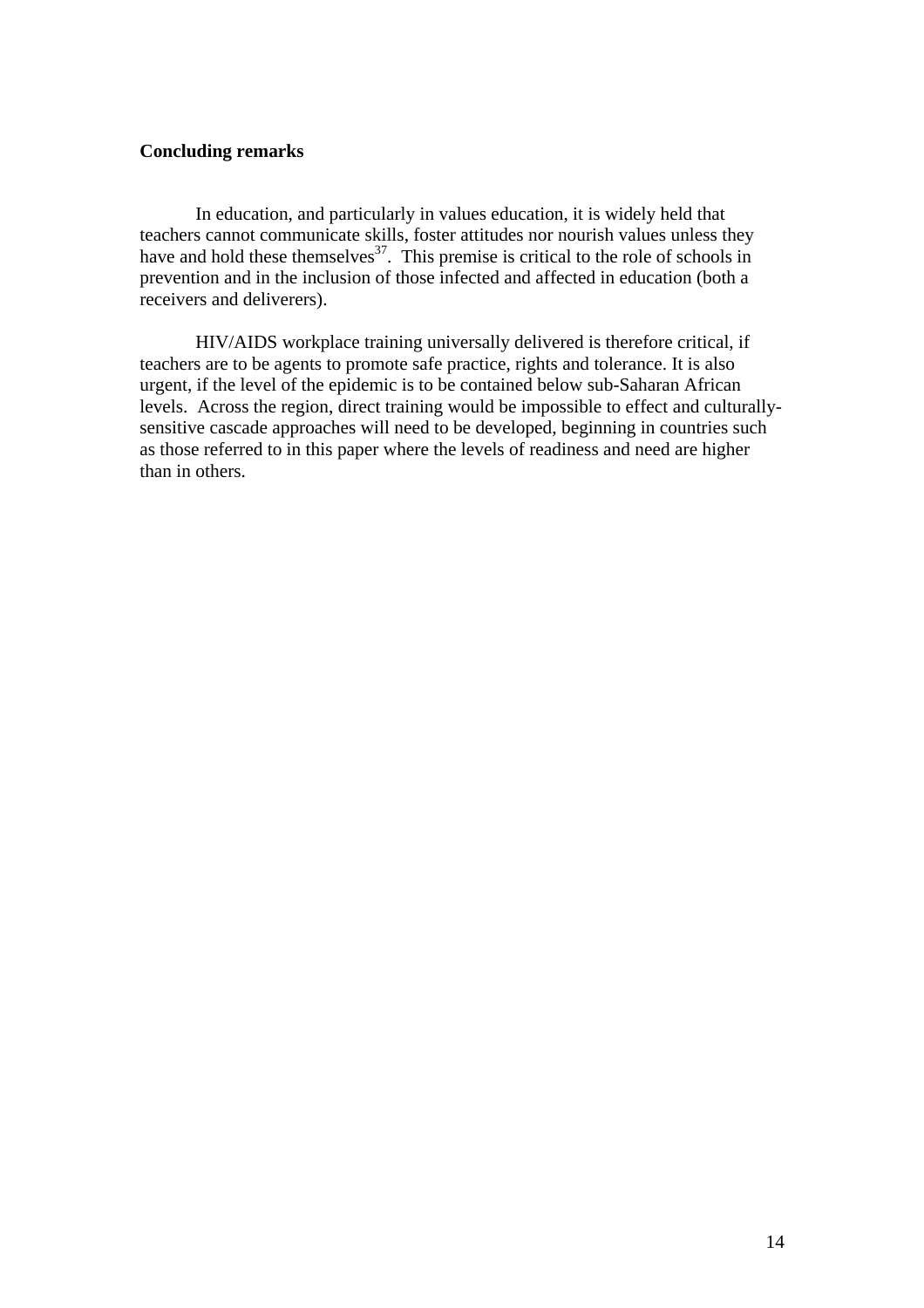# **Notes**

 $\overline{a}$ 

<sup>1</sup> See Caribbean Epidemiological Centre: "The Caribbean HIV/AIDS Epidemic epidemiological status - success stories: a summary" by Bilali Camara et al, CAREC Report Volume 23 Supplement 1, October 2003. Available on CAREC website www.carec.org and reproduced in part in "Our Challenge HIV/AIDS: The Caribbean Presence in Bangkok - Handbook for Caribbean participants at the XVth International AIDS Conference", published by UNESCO Office for the Caribbean, July 2004.

<sup>2</sup> "HIV/AIDS in the World of Work: Mapping Exercise and Situational Analysis Barbados", prepared for ILO-Barbados by Sarah Adomakoh, September 30, 2004; "Status Report and Situational Analysis: HIV/AIDS in the Workplace (Legislation, Policies, Programmes) Mapping Exercise", prepared for ILO-Belize by Michael Rosberg; "HIV/AIDS and the World of Work: Guyana"**,** prepared for ILO in Guyana by Arnon Adams.

<sup>3</sup> CARICOM Secretariat, UNESCO, and the Inter-American Development Bank (IDB), 2003. Cooperation in the Preparation of a Caribbean Education Sector HIV/AIDS Response Capacity Building Programme: Joint Programme Identification Study, April-May 2003, prepared by Roger England (Team Leader), Jennifer Sancho and Inon Schenker.

<sup>4</sup> UNAIDS Inter Agency Task Team, 2005. Report on the Education Sector Global HIV/AIDS Readiness Survey 2004, commissioned of the Mobile Task Team on the Impact of HIV/AIDS on Education (MTT). Commonwealth Caribbean country responses were from Barbados, Guyana, Jamaica and Trinidad and Tobago.

<sup>5</sup> In a 2002 Concept Paper that contributed to strengthening the institutional response of the Jamaica Ministry of Education to the HIV/AIDS epidemic, the author provoked discussion on the following proposition: "Recognition by the Ministry that a central responsibility in an era of global epidemic is to protect its workforce and contribute to health promotion (wellness, virus containment), national population goals (life expectancy maintenance, HRD investment protection), human rights, etc". Paper included in Michael Morrissey, 2003. Final Consultancy Report to UNICEF Kingston on services provided to the Ministry of Education, Youth & Culture, Jamaica.

6 CARICOM Secretariat, UNESCO, and the Inter-American Development Bank (IDB), 2003. *op. cit*.

 $7$  UNAIDS has regional representation the Commonwealth Caribbean with an office in Trinidad and Tobago, and national representation in Guyana and Jamaica. There are UN Theme Groups on HIV/AIDS that include all UNAIDS cosponsors, in Jamaica, Barbados and OECS, Trinidad and Guyana.

<sup>8</sup> Cheryl Vince Whitman, 2004. "Uniting Three Initiatives on Behalf of Caribbean Youth and Educators: Health & Family Life Education and the Health Promoting School in the Context of PANCAP's Strategic Framework for HIV/AIDS", *Caribbean Quarterly*, Volume 50, No.1, March 2004.

9 CARICOM Secretariat, UNICEF Caribbean Area Office and Education Development Centre Inc., 2005. HFLE Regional Curriculum Framework for Ages 9-14.

<sup>10</sup> Brendan Bain and Michael Morrissey, 2002. The Caribbean HIV/AIDS Epidemic: 14-point proposal for priority curriculum and programming responses by UWI, The University of the West Indies HIV/AIDS Response Programme. Commissioned by UWI under the EU-funded SIRHASC project.

<sup>11</sup> European Union, 2004. Report on External Mid-term Evaluation of the project "Strengthening the Institutional Response to HIV/AIDS/STI in the Caribbean" (SIRHASC).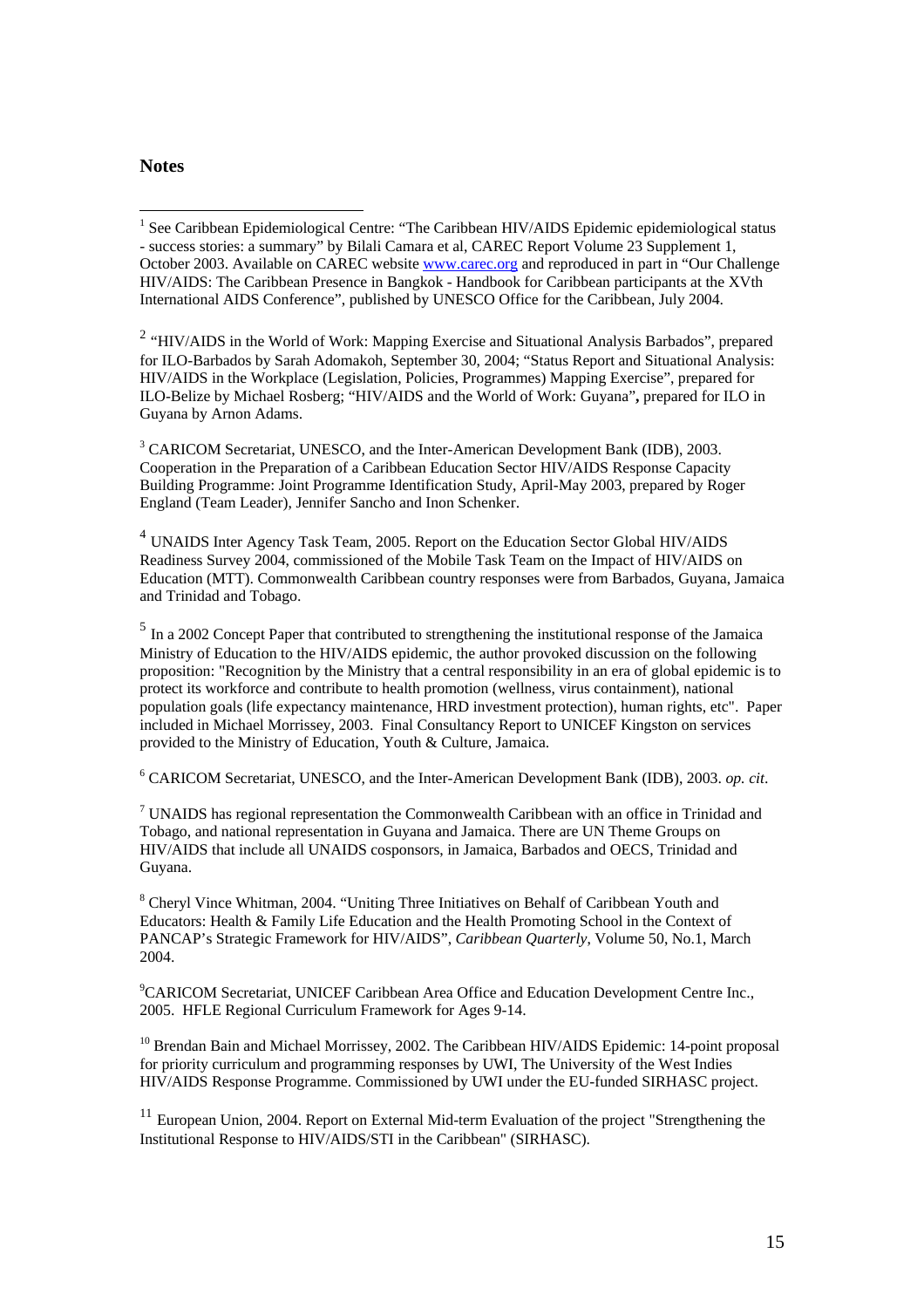<sup>12</sup> Ashe Performing Ensemble, 2004. A decade of Excellence. Includes section on Ashe Edutainment Transformational Model of Teaching.

<sup>13</sup> "Abstinence: the other "Safe Sex", The Daily Express, Trinidad, March 15, 2005, Section 2 page 1.

<sup>14</sup> Inter-American Development Bank, 2003. Plan of Operations for the Caribbean Regional Education Sector Capacity Building in Response to HIV/AIDS Technical Cooperation project. IDB Kingston's Social Sectors Division, for the CARICOM Secretariat.

<sup>15</sup> The Havana Commitment on Education & HIV/AIDS, 2002. Reproduced in Michael Kelly & Brendan Bain. 2003. HIV/AIDS and Education in the Caribbean. First published for the UNESCO Office for the Caribbean by IIEP, and republished for UNESCO in 2004 by Ian Randle Publishers, Kingston, Jamaica.

<sup>16</sup> UNESCO Office for the Caribbean, 2002. Medium-term Strategy for the Caribbean 2002-2007  $\&$ Caribbean Programme Priorities, 2002-2003, including HIV/AIDS Strategy. Formulated by Michael Morrissey, Senior Consultant.

 $17$  UNESCO Office for the Caribbean, 2004. Programme to build education's response to HIV/AIDS in the Caribbean, 2004-2005. Formulated by Michael Morrissey, Senior Consultant.

<sup>18</sup> Kim Forss & Stein-Erik Kruse, 2004. An evaluation of UNESCO's Response to HIV/AIDS. Centre for Health and Social Development, Oslo.

<sup>19</sup> UNESCO Office for the Caribbean, 2003-2004. Education & HIV/AIDS: Quarterly Report to UNTG and other partners in the Caribbean. Issues 1-8.

 $20$  Michael Kelly & Brendan Bain. 2003. Op. cit.

<sup>21</sup> Caribbean Publishers' Network, 2002. CAPNET Strategic Plan 2002-2003, including HIV/AIDS Strategy. Developed by Michael Morrissey on behalf of the CAPNET President and Executive Council.

 $^{22}$  Graham van der Vyver. 2004. "Commercial Publishing's response to the HIV/AIDS Epidemic: A report on a UNESCO/CAPNET workshop", *Caribbean Quarterly*, Volume 50, No.1, March 2004.

<sup>23</sup> Angela Ramsay, 2003. *Literacy & Life Skills Workbook 1: Understanding HIV/AIDS and Drug Abuse*, Morton Publishing, Trinidad & Tobago, under contract with the UNESCO Office for the Caribbean.

24 Ministry of Education, Youth & Culture, Jamaica. 2004. *Schools HIV/AIDS Policy*.

25 Trinidad & Tobago Unified Teachers' Union (TTUTA), 2004. *Guidelines for Teachers on HIV/AIDS*.

<sup>26</sup> According to individual country responses, Barbados & Jamaica are well advanced in terms of Workplace HIV/AIDS programmes (awareness programmes for employees, guidelines on universal precautions, non-discrimination & confidentiality policies) whereas Guyana and Trinidad and Tobago indicated that these were not in place, op cit, 4.

 $27$  Claudia Chambers, 2005. Preliminary Evaluation of Jamaica's HIV/AIDS Response Team. Commissioned by the UNESCO Office for the Caribbean and Ministry of Education, Youth & Culture, Jamaica.

<sup>28</sup> Evaluation of African HIV/AIDS Instructional Materials for primary  $\&$  lower secondary students and out-of-school literacy students is being undertaken by the Ministry of Education in Guyana and Jamaica under UNESCO-funded projects to build sector capacity in HIV/AIDS, 2004-05.